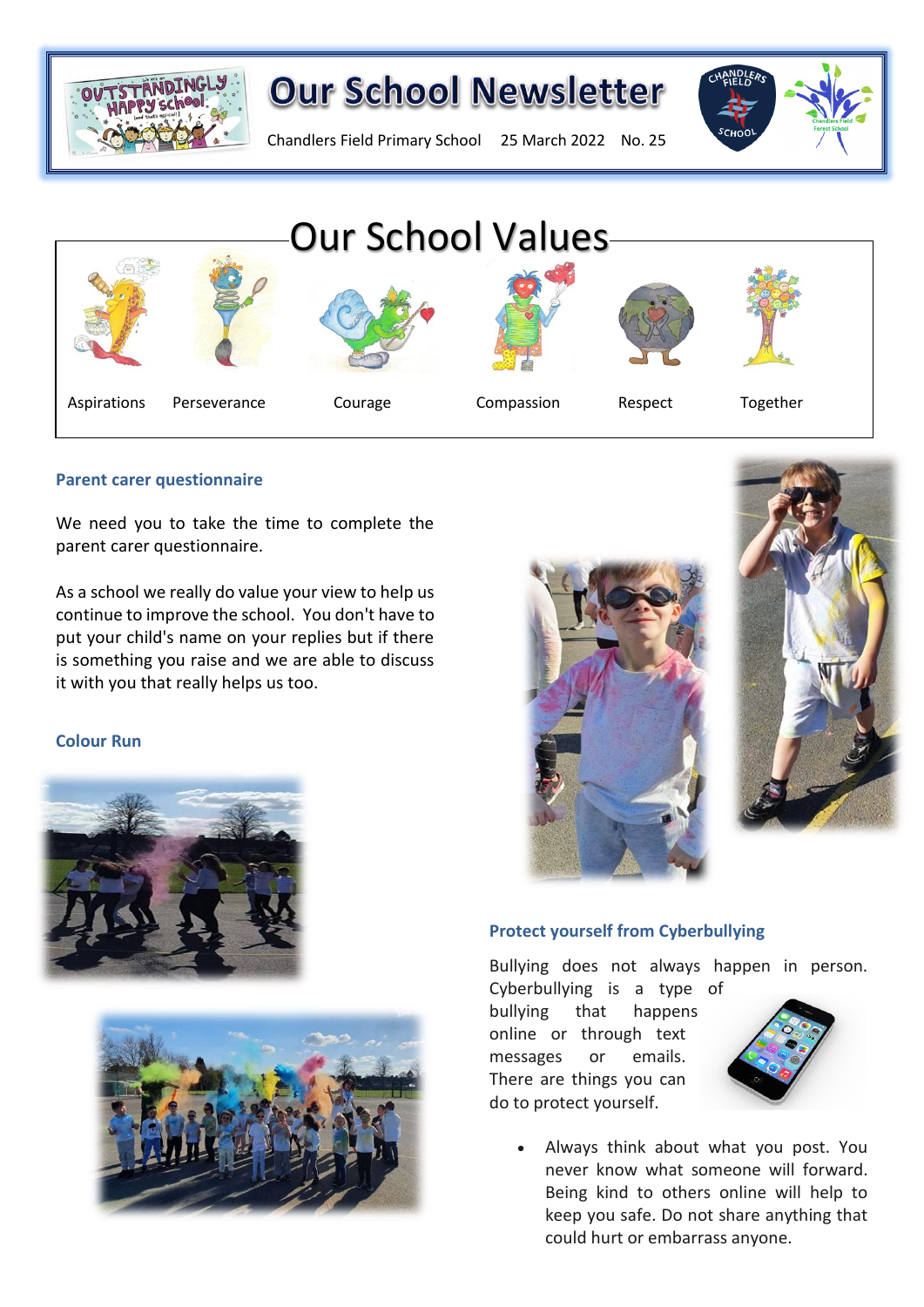

## **Our School Newsletter**

Chandlers Field Primary School 25 March 2022 No. 25



- Keep your password a secret from other kids. Even kids that seem like friends could give your password away or use it in ways you don't want. Let your parents have your passwords.
- Think about who sees what you post online. Complete strangers? Friends? Friends of friends? Privacy settings let you control who sees what.
- Keep your parents in the loop. Tell them what you're doing online and who you're doing it with. Let them friend or follow you. Listen to what they have to say about what is and isn't okay to do. They care about you and want you to be safe.
- Talk to an adult you trust about any messages you get or things you see online that make you sad or scared. If it is cyberbullying, report it.

#### **Speaking to class teachers**

Please do remember that if you need to speak to your child's class teacher they are always available at the end of the school day. If you would like them to telephone you or you want to arrange a meeting with the teacher please remember that you can call or email the school office and ask for a meeting to be arranged.

We try to avoid conversations in the morning as it is the time when the teachers are welcoming the children and settling them into class.

Any messages for the class teachers in the morning can be given to staff on the doors or the gates or to Mrs Williams and Mr McKee who are standing outside by the Albert Hall

crowding him. Everyone waited their turn and made it such a nice experience for him. He loves meeting people and the attention but sometimes too many at once is a little overwhelming for him.

Dexter has been going to training with Surrey Dog school. He goes out with different trainers and he really looks forward to his time with them. He is being taught to be respectful of other dogs when out walking and to walk loose lead. He really enjoys going and always comes back for a very long sleep.

#### **Water Bottles**

As the weather is getting warmer it is even more important that every child brings in a water bottle. The drinking fountains are still turned off due to covid but water bottles can be filled up in classrooms. Water helps keep children's brains and bodies hydrated which enables them to concentrate better in the classroom.

The school has a supply of water bottles that parents and carers can purchase via Parentmail.

#### **30 Hour Nursery Code**

If your child is currently attending the nursery for 30 hours, please may we remind you to reconfirm your 30 hour code before the end of term. If codes are not reconfirmed every term your child may fall out of eligibility for extended provision. If you are having problems reconfirming your code please contact the Childcare Choices helpline number on 0300 123 4097 as soon as possible.

**Independent Learners**

#### **Dexter**

Dexter enjoyed meeting some of you the other morning and wants to say thank you for not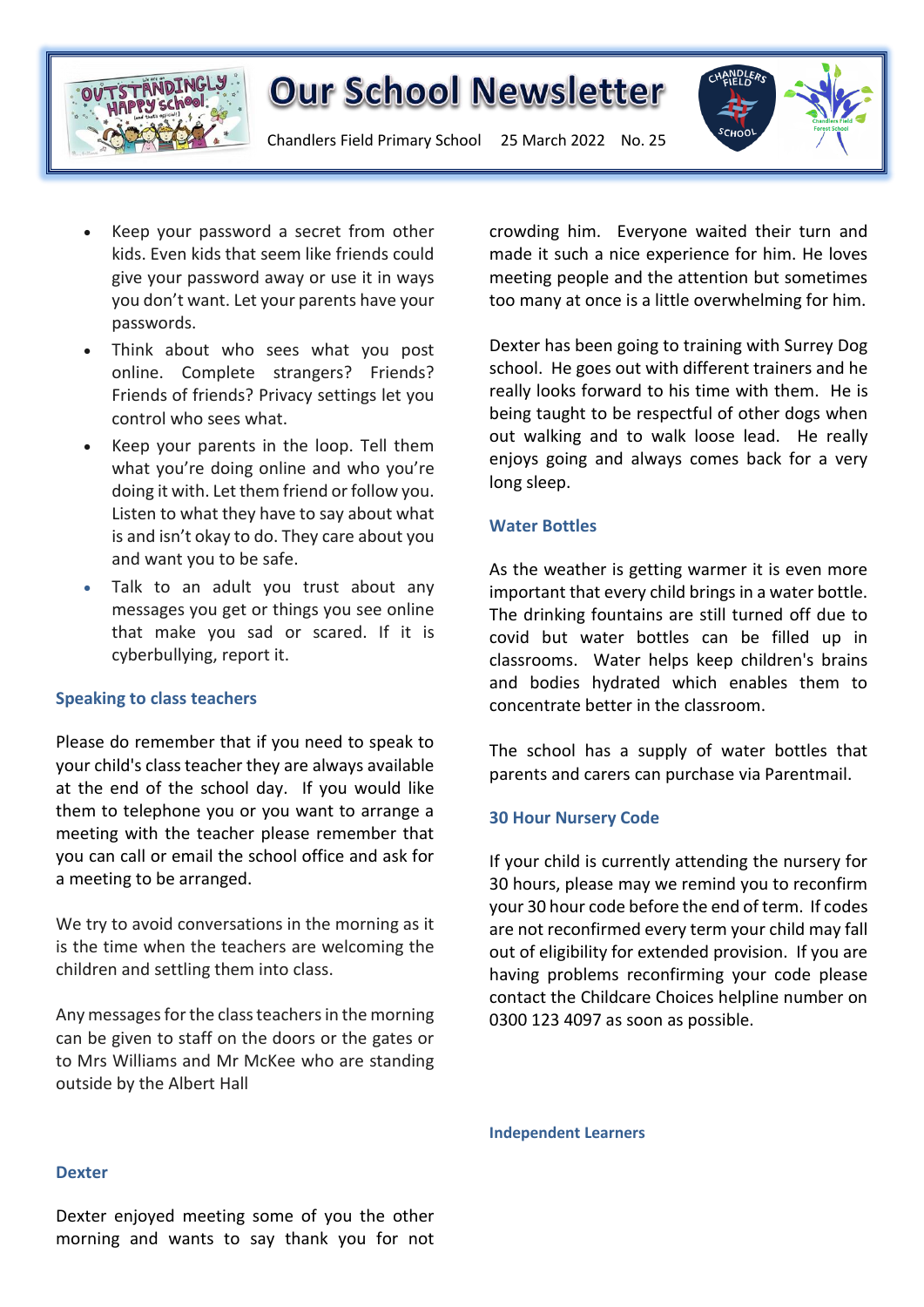

# **Our School Newsletter**

Chandlers Field Primary School 25 March 2022 No. 25



| Mathletics Top 10     |                          |               |
|-----------------------|--------------------------|---------------|
| <b>Name</b>           | <b>Class</b>             | <b>Points</b> |
| Jasleen J.            | <b>Buckingham Palace</b> | 4370          |
| Orneda H.             | <b>Buckingham Palace</b> | 3593          |
| Jakub O.              | <b>Bond Street</b>       | 3326          |
| Naima C.              | <b>Bond Street</b>       | 2530          |
| Sabah P.              | <b>Buckingham Palace</b> | 2520          |
| Bobby S.              | <b>Regents Park</b>      | 1663          |
| William C.            | <b>Buckingham Palace</b> | 1540          |
| Ibthisham C.V.        | <b>Pudding Lane</b>      | 1530          |
| Jack S.               | Kensington               | 1470          |
| Archie G.             | <b>Buckingham Palace</b> | 1456          |
|                       |                          |               |
|                       |                          |               |
|                       |                          |               |
| <b>Education City</b> |                          |               |
| <b>Name</b>           | <b>Class</b>             |               |
| Amisha R.             | <b>Hyde Park</b>         |               |
| Kiyan G.              | <b>Pudding Lane</b>      |               |
| Teodor Z.             | <b>Bond Street</b>       |               |

### **Attendance**



**House Points Mole 1735 Ember 1598**

| <b>Wey</b>                  | 1203 |
|-----------------------------|------|
| <b>Thames</b>               | 1134 |
|                             |      |
|                             |      |
| <b>Dates for your diary</b> |      |
| 01 April 2022               |      |
| 01 April 2022               |      |
| 19 April 2022               |      |
| 22 April 2022               |      |
| 22 April 2022               |      |
| 02 May 2022                 |      |
| 03 May 2022                 |      |
| 04 May 2022                 |      |
| 09 May 2022                 |      |
| 13 May 2022                 |      |
| 20 May 2022                 |      |
| 23 May 2022                 |      |
| 24 May 2022                 |      |
| 27 May 2022                 |      |
|                             |      |
| 27 May 2022                 |      |
| 06 June 2022                |      |
| 06 June 2022                |      |
| 06 June 2022                |      |
| 06 June 2022                |      |
| 13 June 2022                |      |
|                             |      |
| 15 June 2022                |      |
| 17 June 2022                |      |
| 22 June 2022                |      |
| 24 June 2022                |      |
| 24 June 2022                |      |
| 06 July 2022                |      |
| 07 July 2022                |      |
| 08 July 2022                |      |
| 12 July 2022                |      |
|                             |      |
| 13 July 2022                |      |
| 14 July 2022                |      |
|                             |      |

| 01 April 2022 | Ramadan                         |  |
|---------------|---------------------------------|--|
| 01 April 2022 | Last day of term, school        |  |
|               | finishes at 2 pm                |  |
| 19 April 2022 | Children return to school       |  |
| 22 April 2022 | Earth Day                       |  |
| 22 April 2022 | Year 4 Bikeability              |  |
| 02 May 2022   | <b>Bank Holiday</b>             |  |
| 03 May 2022   | Eid Ul-Fitr                     |  |
| 04 May 2022   | World Maths Day                 |  |
| 09 May 2022   | KS2 SATs week begins            |  |
| 13 May 2022   | <b>National Numeracy Day</b>    |  |
| 20 May 2022   | <b>Reception Group Assembly</b> |  |
| 23 May 2022   | Big School Clean Up             |  |
| 24 May 2022   | Class Photographs               |  |
| 27 May 2022   | Queens Platinum Jubilee         |  |
|               | Event                           |  |
| 27 May 2022   | Last day of half term           |  |
| 06 June 2022  | Children return to school       |  |
| 06 June 2022  | Anniversary of D-Day            |  |
| 06 June 2022  | 30 Days Wild begins             |  |
| 06 June 2022  | Phonics screening &             |  |
|               | multiplication tables check     |  |
| 13 June 2022  | Feeling Good, Focus Mind,       |  |
|               | <b>Body and Spirit</b>          |  |
| 15 June 2022  | Nursery Sports Day              |  |
| 17 June 2022  | KS1 & KS2 Sports Day            |  |
|               | (Years $1-6$ )                  |  |
| 22 June 2022  | Windrush Day                    |  |
| 24 June 2022  | <b>Reception Sports Day</b>     |  |
| 24 June 2022  | Year 1 Group Assembly           |  |
| 06 July 2022  | <b>Celebration Event</b>        |  |
| 07 July 2022  | District Sports (tbc)           |  |
| 08 July 2022  | Reports send home to parents    |  |
| 12 July 2022  | Parent consultations to         |  |
|               | discuss pupil reports           |  |
| 13 July 2022  | Year 6 production (am &         |  |
|               | evening)                        |  |
| 14 July 2022  | Parent consultations to         |  |
|               | discuss pupil reports           |  |
| 18 July 2022  | Mandela Day                     |  |
| 18 July 2022  | Big butterfly count begins      |  |
| 22 July 2022  | Year 6 Leavers Assembly         |  |
| 22 July 2022  | Last day of Term, school        |  |
|               | finishes as 2pm                 |  |
|               |                                 |  |